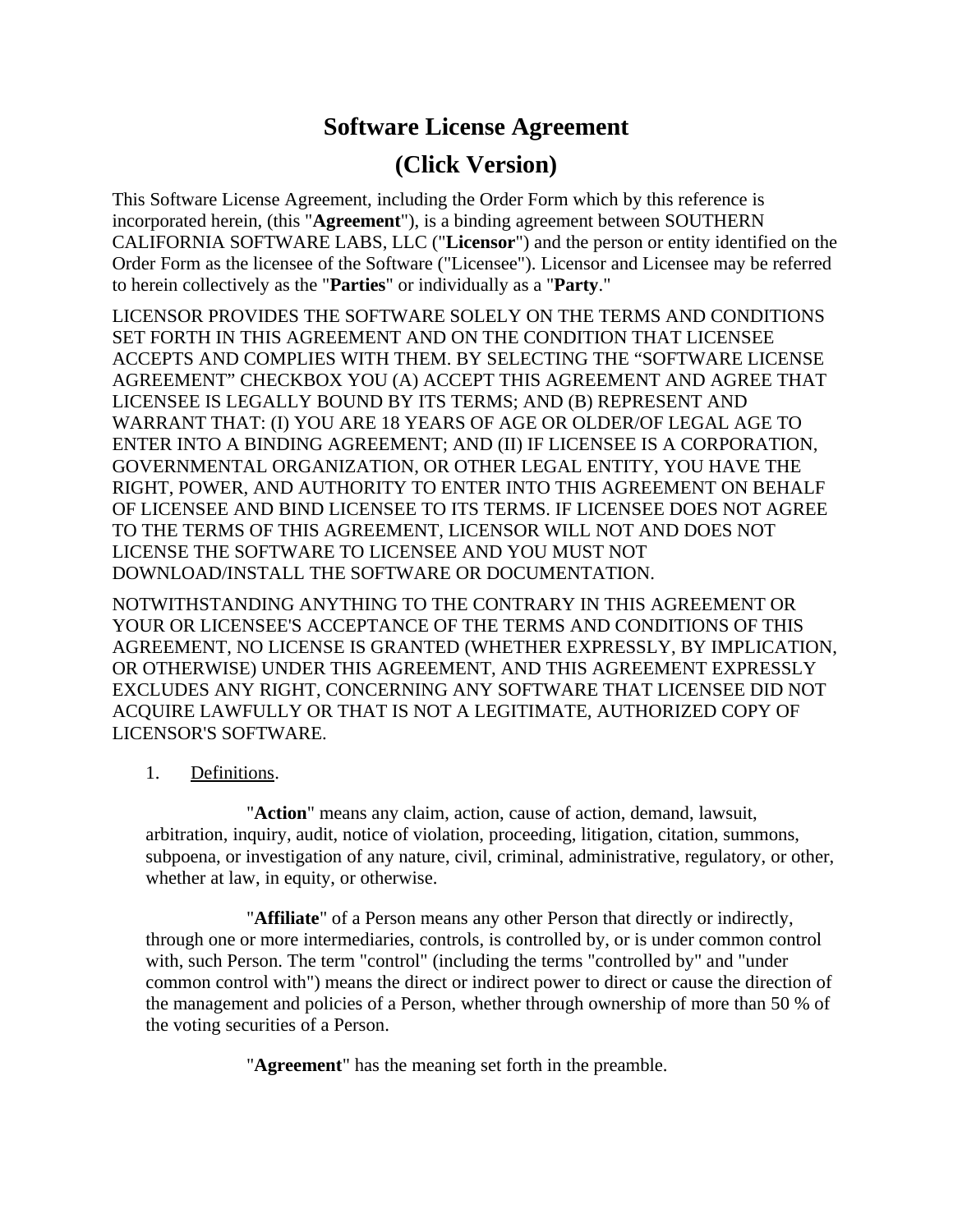"**Authorized User**" means each of the individuals authorized to use the Software as identified in the Order Form.

"**Authorized Databases**" means each of the databases identified in the Order Form.

"**Confidential Information**" has the meaning set forth in [66.1](#page-5-0).

"**Disclosing Party**" has the meaning set forth in [66.1.](#page-5-0)

"**Documentation**" means Licensor's user manuals, handbooks, and installation guides relating to the Software available at  $[URL]$  that Licensor provides or makes available to Licensee which describe the functionality, components, features, or requirements of the Software, including any aspect of the installation, configuration, integration, operation, or use of the Software.

"**Force Majeure Event**" has the meaning set forth in [Error: Reference source](#page-1-1)  [not found](#page-1-1)13.6.

<span id="page-1-1"></span>"**Indemnitee**" has the meaning set forth in [1210.3](#page-11-1).

"**Indemnitor**" has the meaning set forth in [1210.3](#page-11-1).

<span id="page-1-0"></span>"**Initial Term**" has the meaning set forth in [Error: Reference source not](#page-1-0) 

[found1](#page-1-0)2.1.

"**Intellectual Property Rights**" means any and all registered and unregistered rights granted, applied for, or otherwise now or hereafter in existence under or related to any patent, copyright, trademark, trade secret, database protection, or other intellectual property rights Laws, and all similar or equivalent rights or forms of protection, in any part of the world.

"**Law**" means any statute, law, ordinance, regulation, rule, code, order, constitution, treaty, common law, judgment, decree, or other requirement of any federal, state, local, or foreign government or political subdivision thereof, or any arbitrator, court, or tribunal of competent jurisdiction.

"**Licensor Indemnitee**" has the meaning set forth in [1210.2.](#page-11-0)

"**Losses**" means all losses, damages, deficiencies, claims, actions, judgments, settlements, interest, awards, penalties, fines, costs, or expenses of whatever kind, including reasonable attorneys' fees and the costs of enforcing any right to indemnification hereunder and the cost of pursuing any insurance providers.

"**Maintenance Release**" means any update, upgrade, release, or other adaptation or modification of the Software, including any updated Documentation, that Licensor may provide to Licensee from time to time during the Term, which may contain, among other things, error corrections, enhancements, improvements, or other changes to the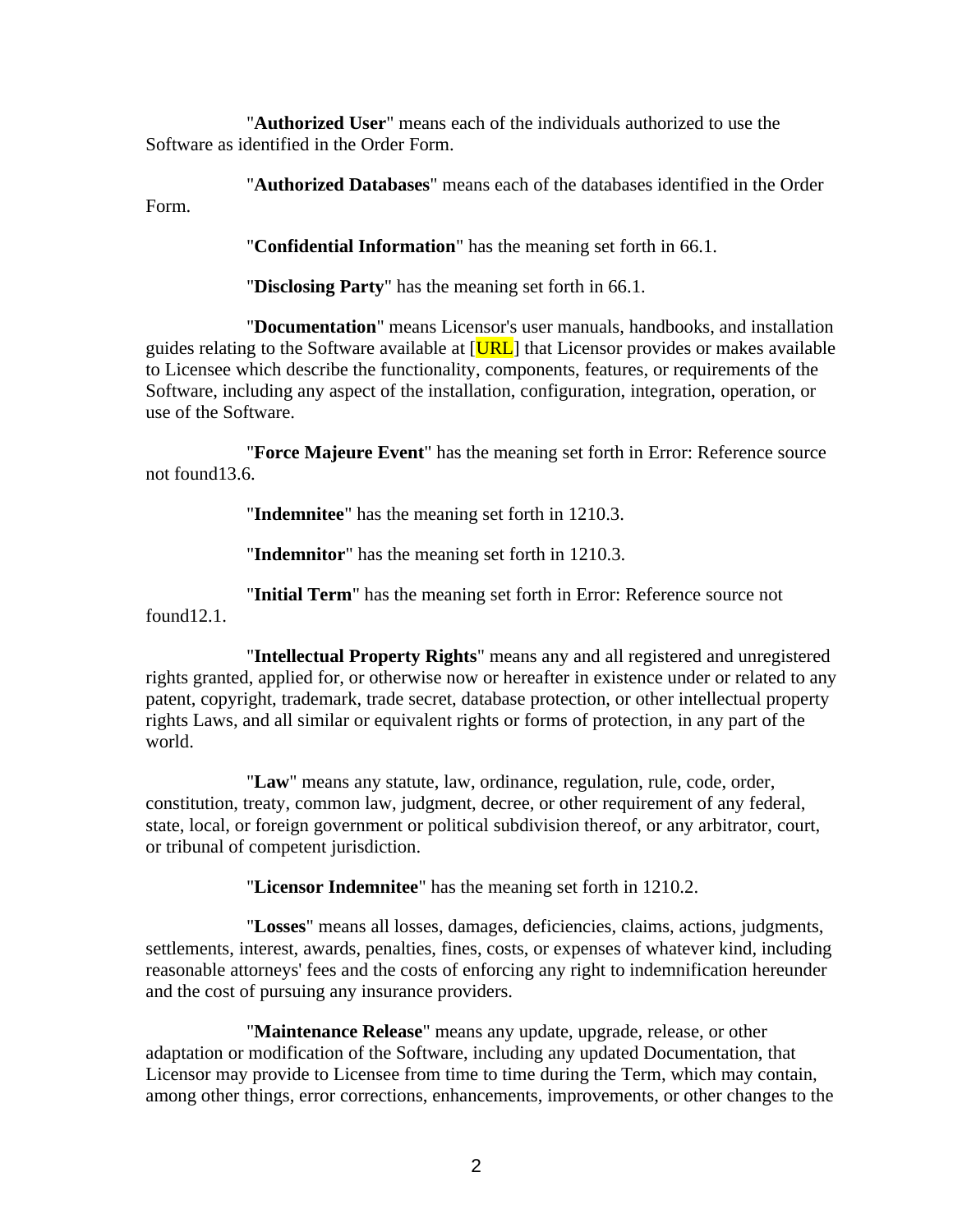user interface, functionality, compatibility, capabilities, performance, efficiency, or quality of the Software, but does not include any New Version.

"**New Version**" means any new version of the Software that Licensor may from time to time introduce and market generally as a distinct licensed product (as may be indicated by Licensor's designation of a new version number), and which Licensor may make available to Licensee at an additional cost under a separate written agreement.

"**Open Source Components**" means any software component that is subject to any open source license agreement, including any software available under the GNU Affero General Public License (AGPL), GNU General Public License (GPL), GNU Lesser General Public License (LGPL), Mozilla Public License (MPL), Apache License, BSD licenses, or any other license that is approved by the Open Source Initiative.

"**Open Source License**" has the meaning set forth in [42.3](#page-3-0).

"**Overages**" has the meaning set forth in Section 2.2.

"**Overage Fees**" has the meaning set forth in Section 5.1.

"**Permitted Use**" means use of the Software by an Authorized User for the benefit of Licensee in the ordinary course of its internal business operations.

"**Person**" means an individual, corporation, partnership, joint venture, limited liability entity, governmental authority, unincorporated organization, trust, association, or other entity.

"**Receiving Party**" has the meaning set forth in [66.1.](#page-5-0)

<span id="page-2-0"></span>"**Renewal Term**" has the meaning set forth in [Error: Reference source not](#page-2-0)  [found1](#page-2-0)2.2.

"**Representatives**" means, with respect to a Party, that Party's employees, officers, directors, consultants, agents, independent contractors, service providers, and legal advisors.

"**Software**" means the executable, object code version of the Statetrace Core, and any Maintenance Releases provided to Licensee pursuant to this Agreement.

"**Term**" has the meaning set forth in Section 12.2.

"**Third-Party Materials**" means materials and information, in any form or medium, that are not proprietary to Licensor, including any third-party: (a) documents, data, content or specifications; (b) software, hardware or other products, facilities, equipment or devices; and (c) accessories, components, parts or features of any of the foregoing.

2. License.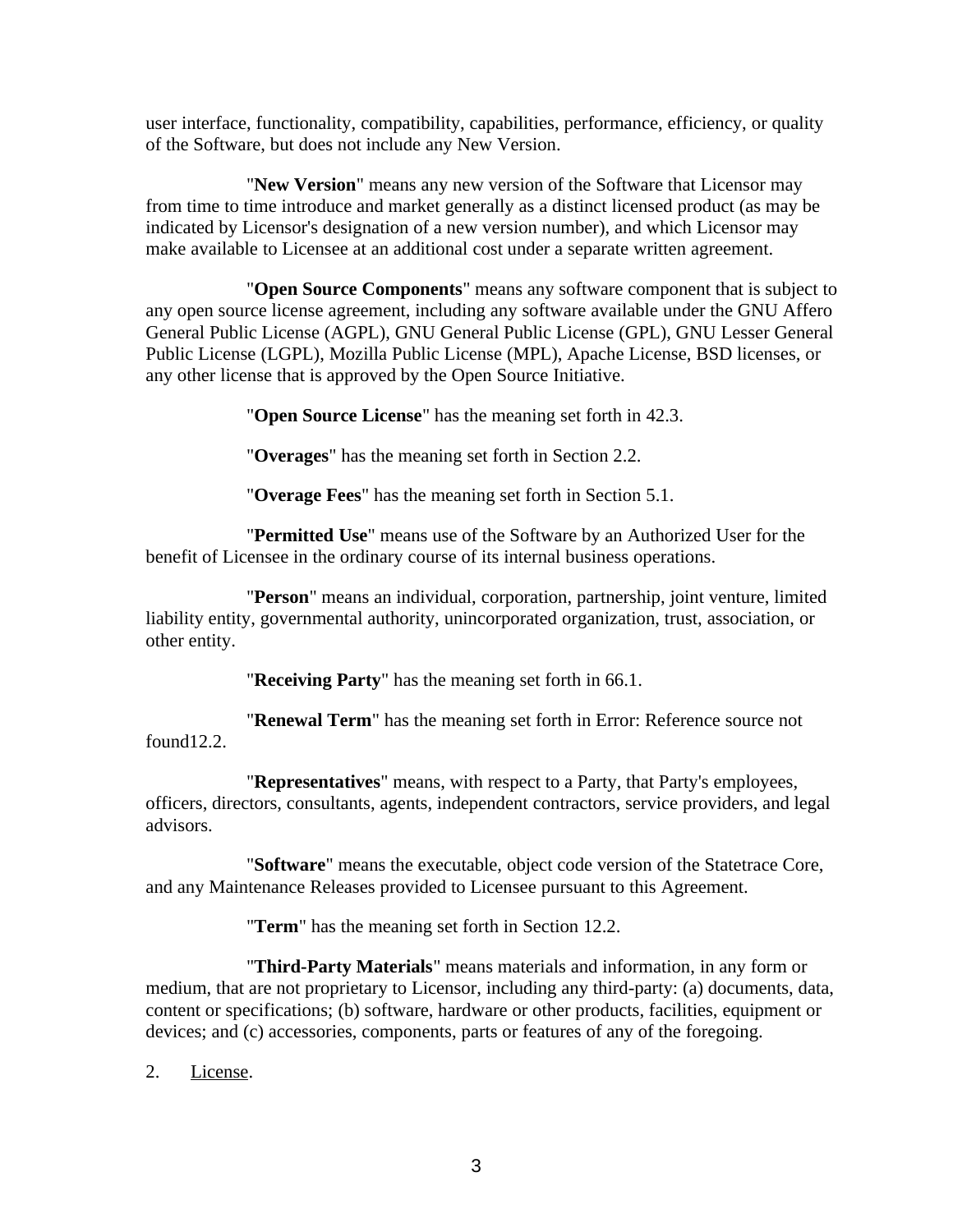2.1 License Grant. Subject to and conditioned on Licensee's payment of Fees and compliance with all other terms and conditions of this Agreement, Licensor hereby grants to Licensee a non-exclusive, non-sublicensable, and non-transferable (except in compliance with [1513.1](#page-14-0)) license to use the Software and Documentation solely for the Permitted Use during the Term.

2.2 Scope of Licensed Access and Use. Licensee may install, use, and run one copy of the Software on Licensee's network for use by at most the number of Authorized User(s) as set forth in the Order Form and at most the number of Authorized Database(s) as set forth in the Order Form. In the event additional users are added by Licensee that exceed the number of Authorized User(s) as set forth in the Order Form or whenever additional databases are added by Licensee that exceed the number of Authorized Database(s) as set forth in the Order Form ("**Overages**"), Licensee shall promptly inform Licensor, by written notice, of Overages, and such Overages shall be subject to appropriate adjustment of the license fees as set forth in the Order Form.

<span id="page-3-0"></span>2.3 Open Source Licenses. The Software includes software, content, data, or other materials, including related documentation, that are owned by Persons other than Licensor and that are provided to Licensee on licensee terms that are in addition to and/or different from those contained in this Agreement ("**Open Source Licenses**"). A list of all materials included in the Software and provided under Open Source Licenses is set forth in Schedule **A** to this Agreement, and the applicable Open Source Licenses are accessible via links therefrom. Licensee is bound by and shall comply with all Open Source Licenses. Any breach by Licensee or any of its Authorized Users of any Open Source Licenses is also a breach of this Agreement.

2.4 Security Measures. The Software may contain technological measures designed to prevent unauthorized or illegal use of the Software. Licensee acknowledges and agrees that: (a) Licensor may use these and other lawful measures to verify Licensee's compliance with the terms of this Agreement and enforce Licensor's rights, including all Intellectual Property Rights, in and to the Software; (b) Licensor may deny any individual access to and/or use of the Software if Licensor, in its sole discretion, believes that person's use of the Software would violate any provision of this Agreement, regardless of whether Licensee designated that person as an Authorized User; and (c) Licensor and its Representatives may collect, maintain, process and use diagnostic, technical, usage and related information, including information about Licensee's computers, systems and software, that Licensor may gather periodically to (i) to verify Licensee's compliance with the terms of this Agreement and enforcing the Licensor's rights, including all Intellectual Property Rights in and to the Software and (ii) improve the performance of the Software or develop Maintenance Releases. This information will be treated in accordance with Licensor's privacy policy, as amended from time to time, which can be viewed at: [URL] or a successor website address. In the event the contained technological measures inform Licensor that Licensee is exceeding the number of Authorized User(s) or Authorized Database(s), Licensor shall promptly inform, by written notification, Licensee of Licensee's Overages, which shall thereafter be subject to any appropriate adjustment of the license fees as set forth in the Order Form.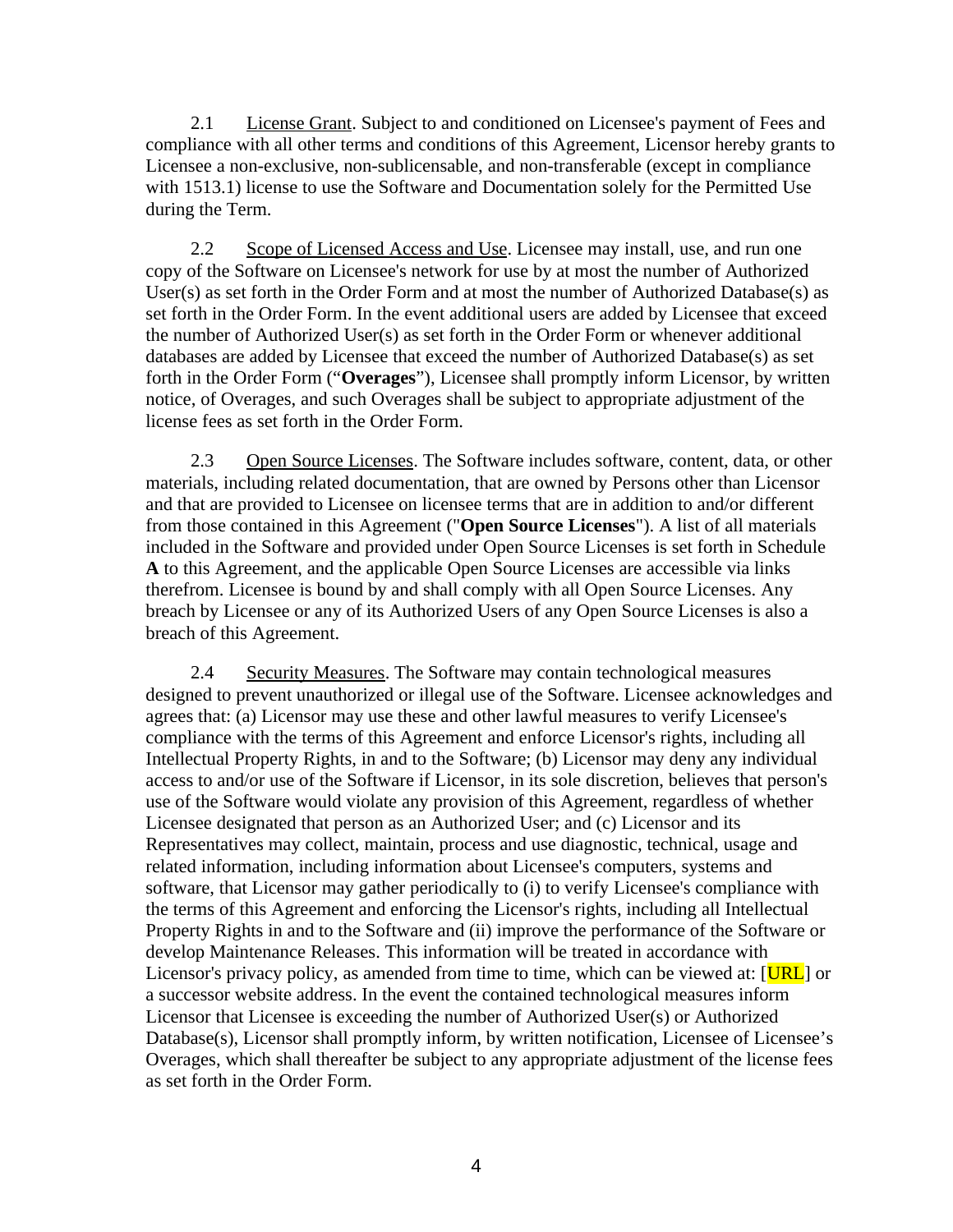3. License Restrictions. Except as this Agreement expressly permits, and subject to [42.3](#page-3-0) with respect to Open Source Components, Licensee shall not, and shall not permit any other Person to:

(a) copy the Software, in whole or in part;

(b) modify, correct, adapt, translate, enhance, or otherwise prepare derivative works or improvements of any Software;

(c) rent, lease, lend, sell, sublicense, assign, distribute, publish, transfer, or otherwise make available the Software to any third party;

(d) reverse engineer, disassemble, decompile, decode, or adapt the Software, or otherwise attempt to derive or gain access to the source code of the Software, in whole or in part;

(e) bypass or breach any security device or protection used for or contained in the Software or Documentation;

(f) remove, delete, efface, alter, obscure, translate, combine, supplement, or otherwise change any trademarks, terms of the Documentation, warranties, disclaimers, or Intellectual Property Rights, proprietary rights or other symbols, notices, marks, or serial numbers on or relating to any copy of the Software or Documentation;

(g) use the Software in any manner or for any purpose that infringes, misappropriates, or otherwise violates any Intellectual Property Right or other right of any Person, or that violates any applicable Law;

(h) use the Software for purposes of: (i) benchmarking or competitive analysis of the Software; (ii) developing, using, or providing a competing software product or service; or (iii) any other purpose that is to Licensor's detriment or commercial disadvantage;

(i) use the Software in or in connection with the design, construction, maintenance, operation, or use of any hazardous environments, systems, or applications, any safety response systems or other safety-critical applications, or any other use or application in which the use or failure of the Software could lead to personal injury or severe physical or property damage; or

(j) use (i) the Software or Documentation other than for the Permitted Use or in any manner or for any purpose or application not expressly permitted by this Agreement or (ii) any Open Source Components in any manner or for any purpose or application not expressly permitted by the controlling Open Source License.

4. Maintenance Releases. During the Term, Licensor will provide Licensee with all Maintenance Releases (including updated Documentation) that Licensor may, in its sole discretion, make generally available to its licensees at no additional charge. All Maintenance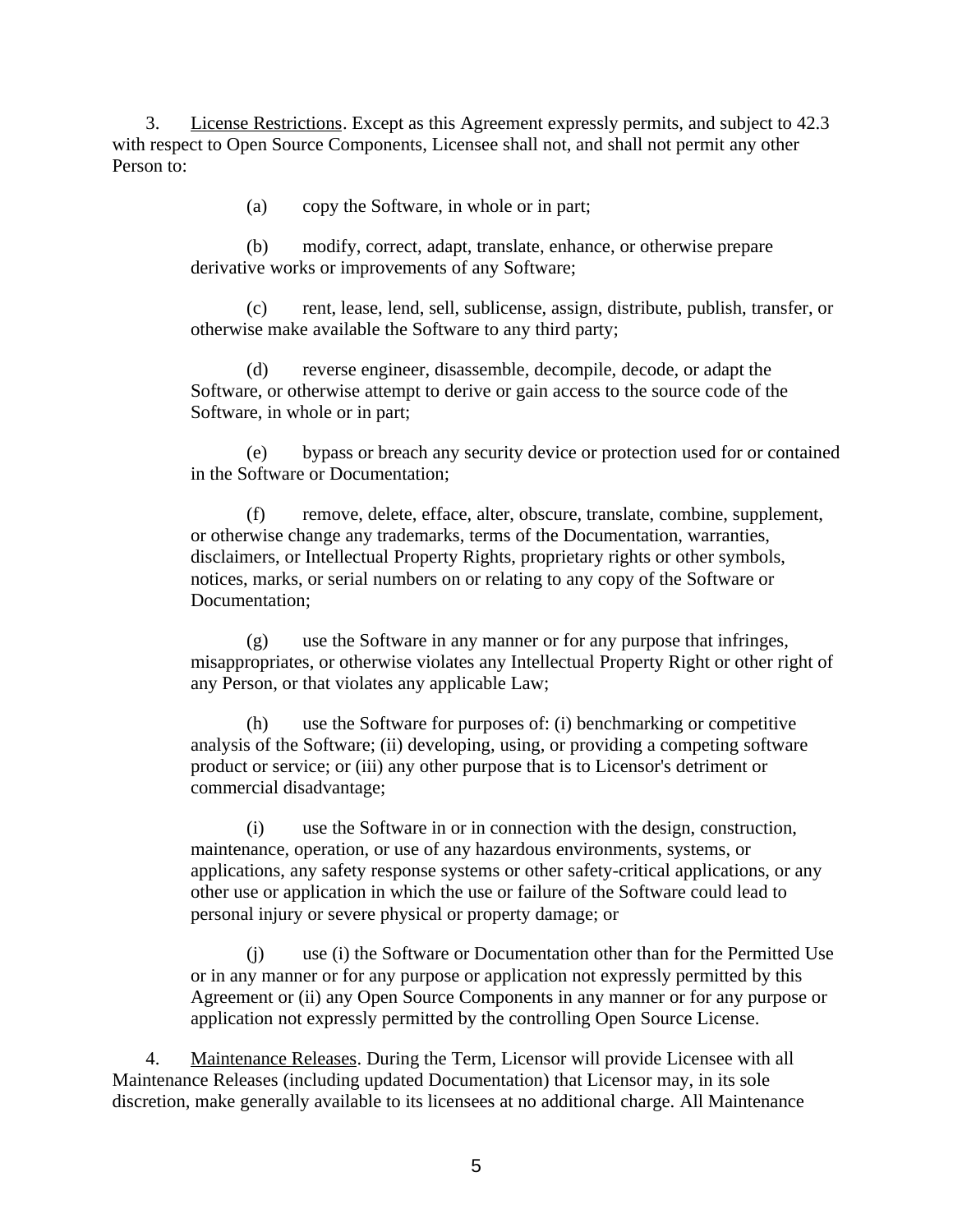Releases provided by Licensor to Licensee are deemed Software. Licensee will install all Maintenance Releases as soon as practicable after receipt. Licensee does not have any right hereunder to receive any New Versions of the Software that Licensor may, in its sole discretion, release from time to time.

## <span id="page-5-1"></span>5. Fees and Payment.

5.1 License Fees and Payment. Licensee shall pay Licensor the license fees ("**License Fees**") set forth in the Order Form and in accordance with the terms of this Section 5. If the Term is renewed for any Renewal Term(s) pursuant to Section 12.2, Licensee shall pay the then-current standard license fees that Licensee charges for the Software during the applicable Renewal Term. All License Fees are payable in advance, except in the event overages occur and appropriate adjustment of the license fees have to be made ("**Overage Fees**"), such Overage Fees shall be made on a month-to-month basis in the manner set forth in the Order Form.

5.2 Taxes. All Fees and other amounts payable by Licensee under this Agreement are exclusive of taxes and similar assessments. Without limiting the foregoing, Licensee is responsible for all sales, use, and excise taxes, and any other similar taxes, duties, and charges of any kind imposed by any federal, state, or local governmental or regulatory authority on any amounts payable by Licensee hereunder, other than any taxes imposed on Licensor's income.

5.3 Late Payment. If Licensee fails to make any payment when due then, in addition to all other remedies that may be available to Licensor, Licensor may charge interest on the past due amount at the rate of 1.5% per month calculated daily and compounded monthly or, if lower, the highest rate permitted under applicable Law; Licensee shall reimburse Licensor for all reasonable costs incurred by Licensor in collecting any late payment of amounts due or related interest, including attorneys' fees, court costs, and collection agency fees; and if such failure continues for 30 days following written notice thereof, Licensor may: (i) disable Licensee's use of the Software (including by means of a disabling code, technology or device); (ii) withhold, suspend or revoke its grant of a license hereunder; or (iii) terminate this Agreement under Section 12.3.

5.4 No Deductions or Setoffs. All amounts payable to Licensor under this Agreement shall be paid by Licensee to Licensor in full without any setoff, recoupment, counterclaim, deduction, debit or withholding for any reason (other than any deduction or withholding of tax as may be required by applicable Law).

### 6. Confidentiality.

<span id="page-5-0"></span>6.1 Confidential Information. In connection with this Agreement, each Party (the "**Disclosing Party**") may disclose or make available Confidential Information to the other Party (the "**Receiving Party**"). Subject to [76.2](#page-6-0), "**Confidential Information**" means information in any form or medium (whether oral, written, electronic, or other) that the Disclosing Party considers confidential or proprietary, including information consisting of or relating to the Disclosing Party's technology, trade secrets, know-how, business operations,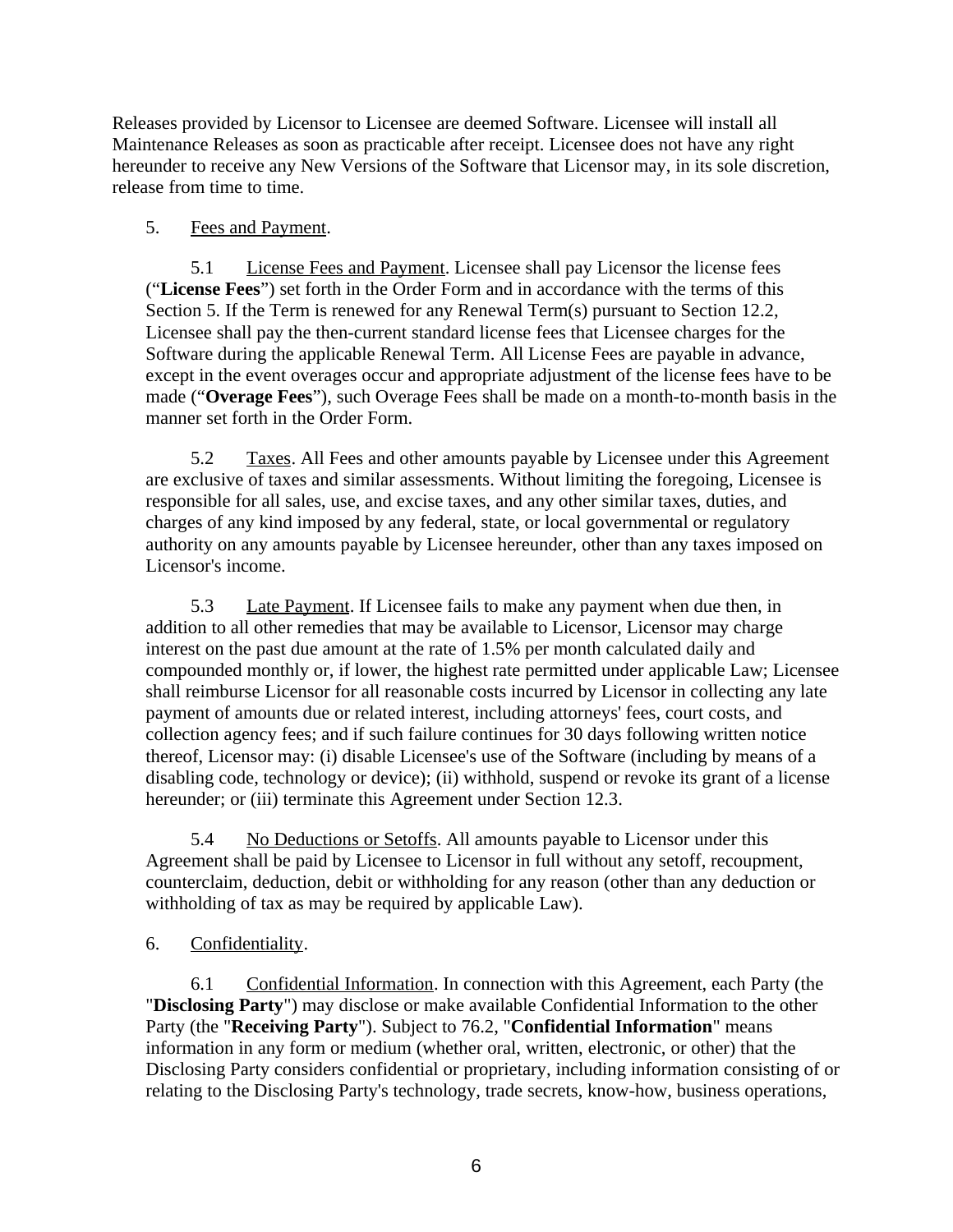plans, strategies, customers, and financial information, and information with respect to which the Disclosing Party has contractual or other confidentiality obligations, whether or not marked, designated, or otherwise identified as "confidential."

<span id="page-6-0"></span>6.2 Exclusions. Confidential Information does not include information that: (a) was rightfully known to the Receiving Party without restriction on use or disclosure prior to such information being disclosed or made available to the Receiving Party in connection with this Agreement; (b) was or becomes generally known by the public other than by the Receiving Party's or any of its Representatives' noncompliance with this Agreement; (c) was or is received by the Receiving Party on a non-confidential basis from a third party that, to the Receiving Party's knowledge, was not or is not, at the time of such receipt, under any obligation to maintain its confidentiality; or (d) was or is independently developed by the Receiving Party without reference to or use of any Confidential Information.

<span id="page-6-1"></span>6.3 Protection of Confidential Information. As a condition to being provided with any disclosure of or access to Confidential Information, the Receiving Party shall for three years:

(a) not access or use Confidential Information other than as necessary to exercise its rights or perform its obligations under and in accordance with this Agreement;

(b) except as may be permitted under the terms and conditions of [86.4,](#page-7-0) not disclose or permit access to Confidential Information other than to its Representatives who: (i) need to know such Confidential Information for purposes of the Receiving Party's exercise of its rights or performance of its obligations under and in accordance with this Agreement; (ii) have been informed of the confidential nature of the Confidential Information and the Receiving Party's obligations under this Section 9; and (iii) are bound by written confidentiality and restricted use obligations at least as protective of the Confidential Information as the terms set forth in this Section 9;

(c) safeguard the Confidential Information from unauthorized use, access or disclosure using at least the degree of care it uses to protect its similarly sensitive information and in no event less than a reasonable degree of care; and

(d) promptly notify the Disclosing Party of any unauthorized use or disclosure of Confidential Information and take all reasonable steps to prevent further unauthorized use or disclosure; and

(e) ensure its Representatives' compliance with, and be responsible and liable for any of its Representatives' non-compliance with, the terms of this Section 9.

Notwithstanding any other provisions of this Agreement, the Receiving Party's obligations under this Section 9 with respect to any Confidential Information that constitutes a trade secret under any applicable Law will continue until such time, if ever, as such Confidential Information ceases to qualify for trade secret protection under one or more such applicable Laws other than as a result of any act or omission of the Receiving Party or any of its Representatives.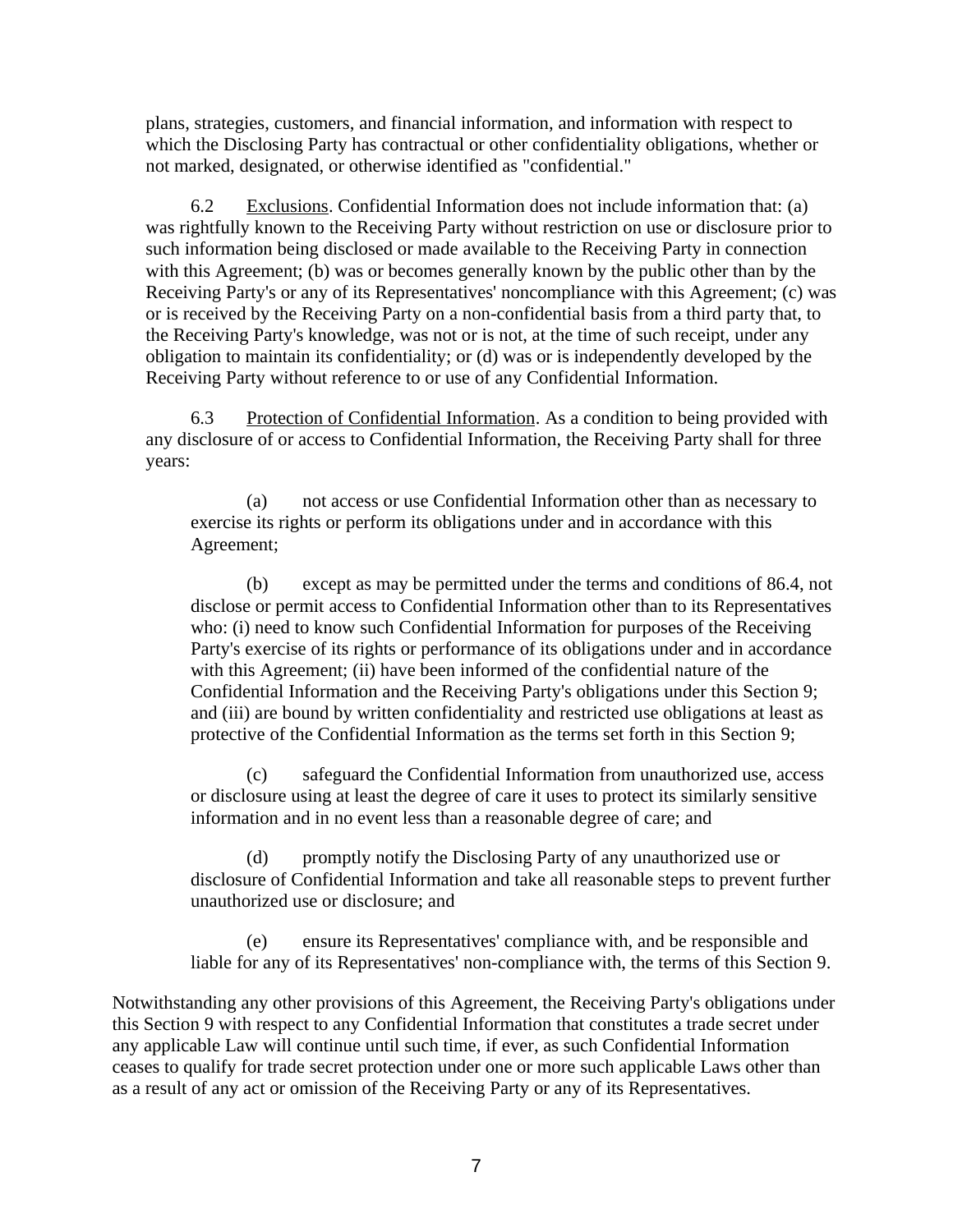<span id="page-7-0"></span>6.4 Compelled Disclosures. If the Receiving Party or any of its Representatives is compelled by applicable Law to disclose any Confidential Information then, to the extent permitted by applicable Law, the Receiving Party will: (a) promptly, and prior to such disclosure, notify the Disclosing Party in writing of such requirement so that the Disclosing Party can seek a protective order or other remedy or waive its rights under [76.3;](#page-6-1) and (b) provide reasonable assistance to the Disclosing Party, at the Disclosing Party's sole cost and expense, in opposing such disclosure or seeking a protective order or other limitations on disclosure. If the Disclosing Party waives compliance or, after providing the notice and assistance required under this [86.4](#page-7-0), the Receiving Party remains required by Law to disclose any Confidential Information, the Receiving Party will disclose only that portion of the Confidential Information that, on the advice of the Receiving Party's legal counsel, the Receiving Party is legally required to disclose and, on the Disclosing Party's request, will use commercially reasonable efforts to obtain assurances from the applicable court or other presiding authority that such Confidential Information will be afforded confidential treatment.

#### 7. Intellectual Property Rights.

<span id="page-7-1"></span>7.1 Intellectual Property Ownership. Licensee acknowledges and agrees that:

(a) the Software and Documentation are licensed, not sold, to Licensee by Licensor and Licensee does not have under or in connection with this Agreement any ownership interest in the Software or Documentation, or in any related Intellectual Property Rights;

(b) Licensor is the sole and exclusive owner of all right, title, and interest in and to the Software and Documentation, including all Intellectual Property Rights relating thereto, subject only to the rights of third parties in Open Source Components and the limited license granted to Licensee under this Agreement; and

7.2 Licensee Cooperation and Notice of Infringement. Licensee shall, during the Term:

(a) take all commercially reasonable measures to safeguard the Software and Documentation (including all copies thereof) from infringement, misappropriation, theft, misuse, or unauthorized access;

(b) at Licensor's expense, take all such steps as Licensor may reasonably require to assist Licensor in maintaining the validity, enforceability and Licensor's ownership of the Intellectual Property Rights in the Software and Documentation;

(c) promptly notify Licensor in writing if Licensee becomes aware of: (i) any actual or suspected infringement, misappropriation or other violation of Licensor's Intellectual Property Rights in or relating to the Software or Documentation; or (ii) any claim that the Software or Documentation, including any production, use, marketing, sale or other disposition of the Software or Documentation, in whole or in part, infringes, misappropriates or otherwise violates the Intellectual Property Rights or other rights of any Person; and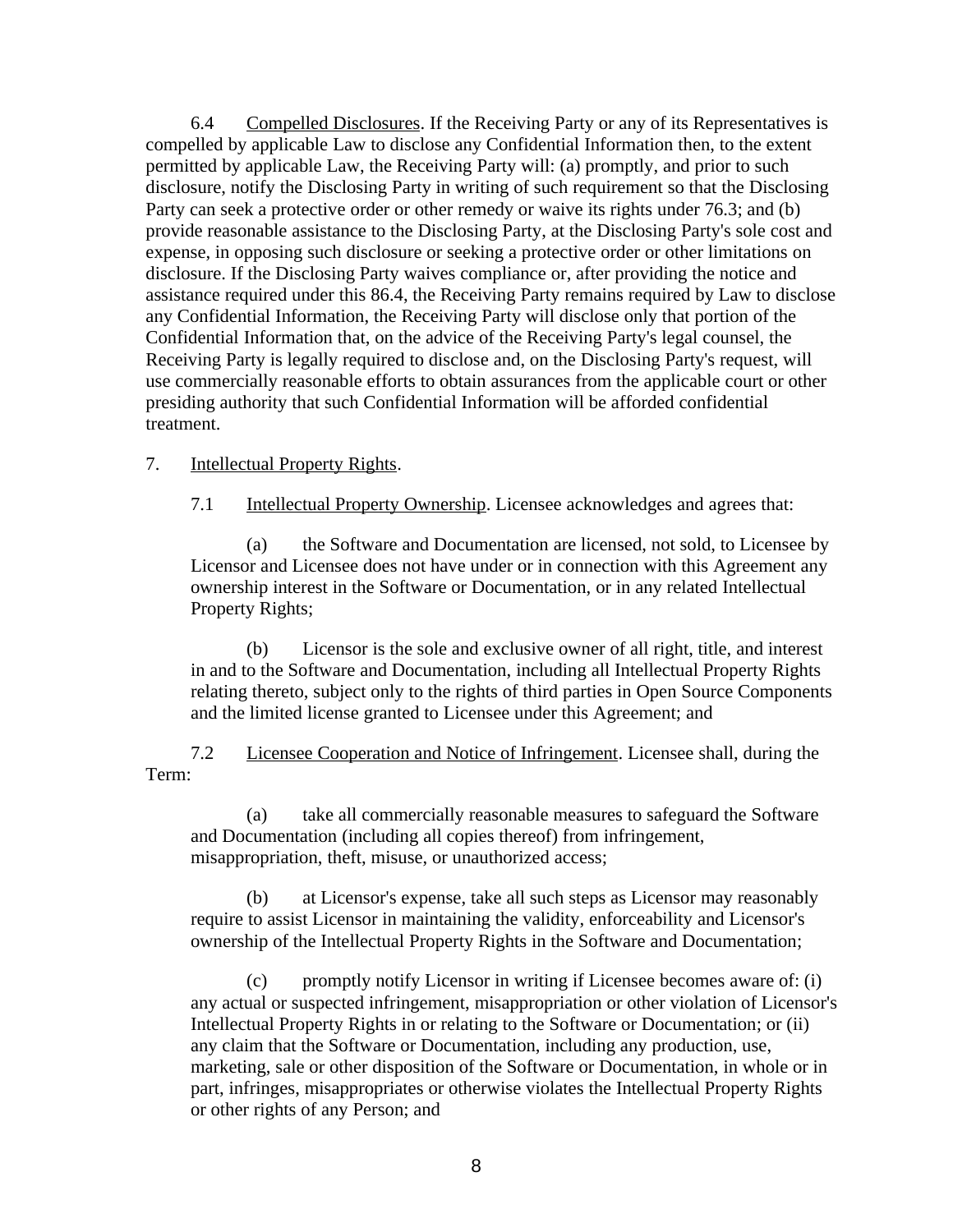(d) fully cooperate with and assist Licensor in all reasonable ways in the conduct of any Action by Licensor to prevent or abate any actual or threatened infringement, misappropriation or violation of Licensor's rights in, and to attempt to resolve any Actions relating to, the Software or Documentation, including having Licensee's employees testify when requested and making available for discovery or trial relevant records, papers, information, samples, specimens and the like.

7.3 No Implied Rights. Except for the limited rights and licenses expressly granted under this Agreement, nothing in this Agreement grants, by implication, waiver, estoppel or otherwise, to Licensee or any third party any Intellectual Property Rights or other right, title, or interest in or to any of the Software or Documentation.

#### 8. Representations and Warranties.

8.1 Mutual Representations and Warranties. Each Party represents, warrants, and covenants to the other Party that:

(a) it is duly organized, validly existing and in good standing as a corporation or other entity under the Laws of the jurisdiction of its incorporation or other organization;

(b) it has the full right, power, and authority to enter into and perform its obligations and grant the rights, licenses, and authorizations it grants and is required to grant under this Agreement;

(c) the execution of this Agreement by its representative whose signature is set forth at the end of this Agreement has been duly authorized by all necessary corporate or organizational action of such Party; and

(d) when executed and delivered by both Parties, this Agreement will constitute the legal, valid, and binding obligation of such Party, enforceable against such Party in accordance with its terms.

9. Limited Warranties, Exclusive Remedy, and Disclaimer/Warranty Disclaimer.

<span id="page-8-0"></span>9.1 Solely with respect to Software for which Licensor receives a License Fee, Licensor warrants that, for a period of **[NUMBER IN WORDS]** ([NUMBER]) days following the purchase date set forth in the Order Form:

<span id="page-8-2"></span>(a) any media on which the Software is provided will be free of material damage and defects in materials and workmanship under normal use; and

<span id="page-8-1"></span>(b) the Software will substantially contain the functionality described in the Documentation, and when properly installed on a computer meeting the specifications set forth in, and operated in accordance with, the Documentation, will substantially perform in accordance therewith.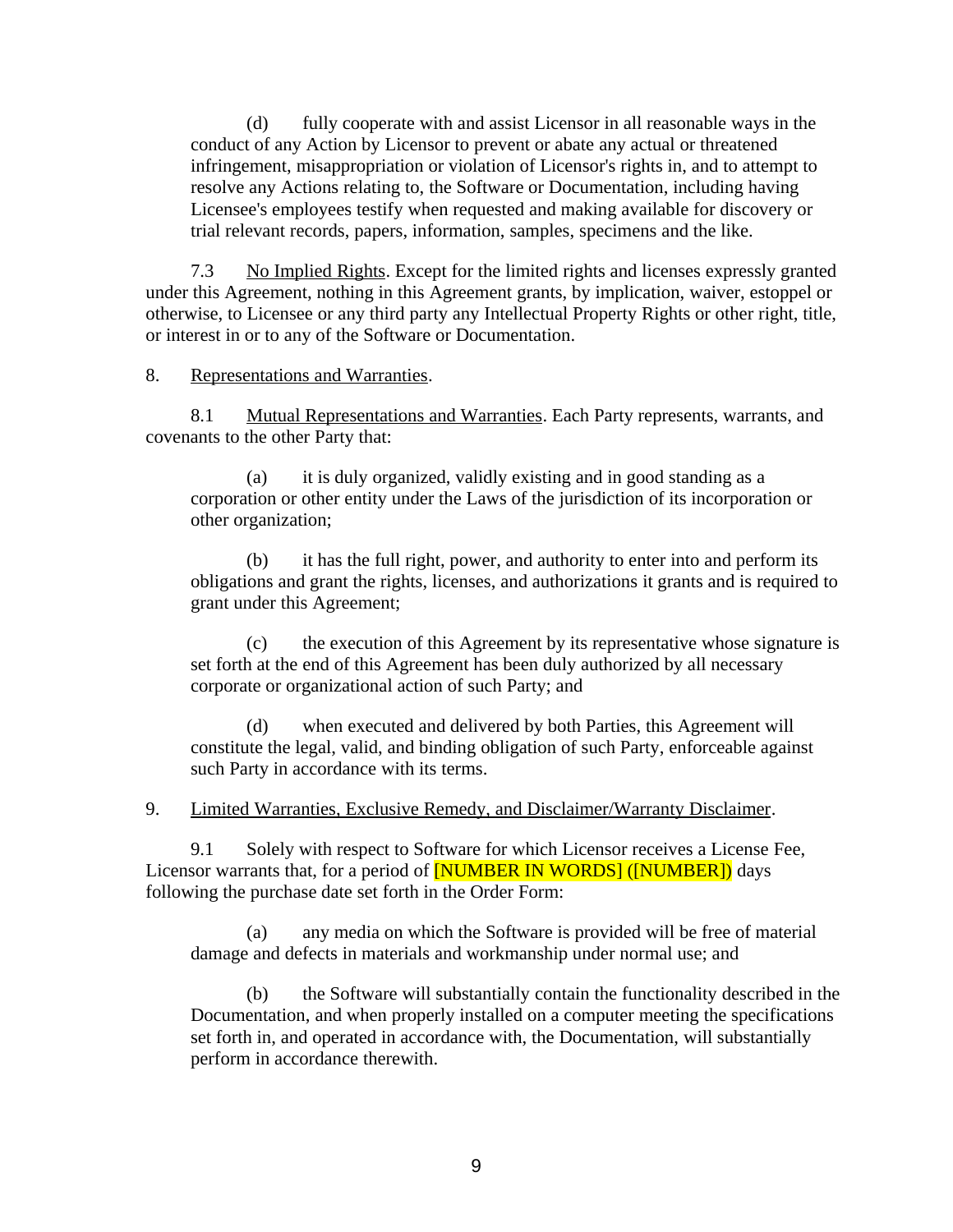#### <span id="page-9-1"></span>THE FOREGOING WARRANTIES DO NOT APPLY, AND LICENSOR STRICTLY DISCLAIMS ALL WARRANTIES, WITH RESPECT TO ANY THIRD-PARTY MATERIALS.

9.2 The warranties set forth in Section [9.1\(a\)](#page-8-2) and Section [9.1\(b\)](#page-8-1) will not apply and will become null and void if Licensee breaches any provision of this Agreement, or if Licensee, any Authorized User, or any other Person provided access to the Software by Licensee or any Authorized User, whether or not in violation of this Agreement:

(a) installs or uses the Software on or in connection with any hardware or software not specified in the Documentation;

(b) modifies or damages the Software, or the media on which it is provided, including abnormal physical or electrical stress; or

<span id="page-9-0"></span>(c) misuses the Software, including any use of the Software other than as specified in the Documentation.

9.3 If, during the period specified in Section [9.1,](#page-8-0) any Software covered by the warranty set forth in such Section fails to perform substantially in accordance with the Documentation, and such failure is not excluded from warranty pursuant to the Section [9.2](#page-9-1), Licensor will, subject to Licensee's promptly notifying Licensor in writing of such failure, at its sole option, either:

(a) repair or replace the Software, provided that Licensee provides Licensor with all information Licensor requests to resolve the reported failure, including sufficient information to enable the Licensor to recreate such failure; or

<span id="page-9-2"></span>(b) refund the License Fees paid for such Software, subject to Licensee's ceasing all use of and, if requested by Licensor, returning to Licensor all copies of the Software.

If Licensor repairs or replaces the Software, the warranty will continue to run from the initial date specified in the Order Form, and not from Licensee's receipt of the repair or replacement. The remedies set forth in this Section [9.3](#page-9-0) are Licensee's sole remedies and Licensor's sole liability under this Agreement.

9.4 EXCEPT FOR THE LIMITED WARRANTY SET FORTH IN SECTION [9.1](#page-8-0), THE SOFTWARE AND DOCUMENTATION ARE PROVIDED TO LICENSEE "AS IS" AND WITH ALL FAULTS AND DEFECTS WITHOUT WARRANTY OF ANY KIND. TO THE MAXIMUM EXTENT PERMITTED UNDER APPLICABLE LAW, LICENSOR, ON ITS OWN BEHALF AND ON BEHALF OF ITS AFFILIATES AND ITS AND THEIR RESPECTIVE LICENSORS AND SERVICE PROVIDERS, EXPRESSLY DISCLAIMS ALL WARRANTIES, WHETHER EXPRESS, IMPLIED, STATUTORY, OR OTHERWISE, WITH RESPECT TO THE SOFTWARE AND DOCUMENTATION, INCLUDING ALL IMPLIED WARRANTIES OF MERCHANTABILITY, FITNESS FOR A PARTICULAR PURPOSE, TITLE, AND NON-INFRINGEMENT, AND WARRANTIES THAT MAY ARISE OUT OF COURSE OF DEALING, COURSE OF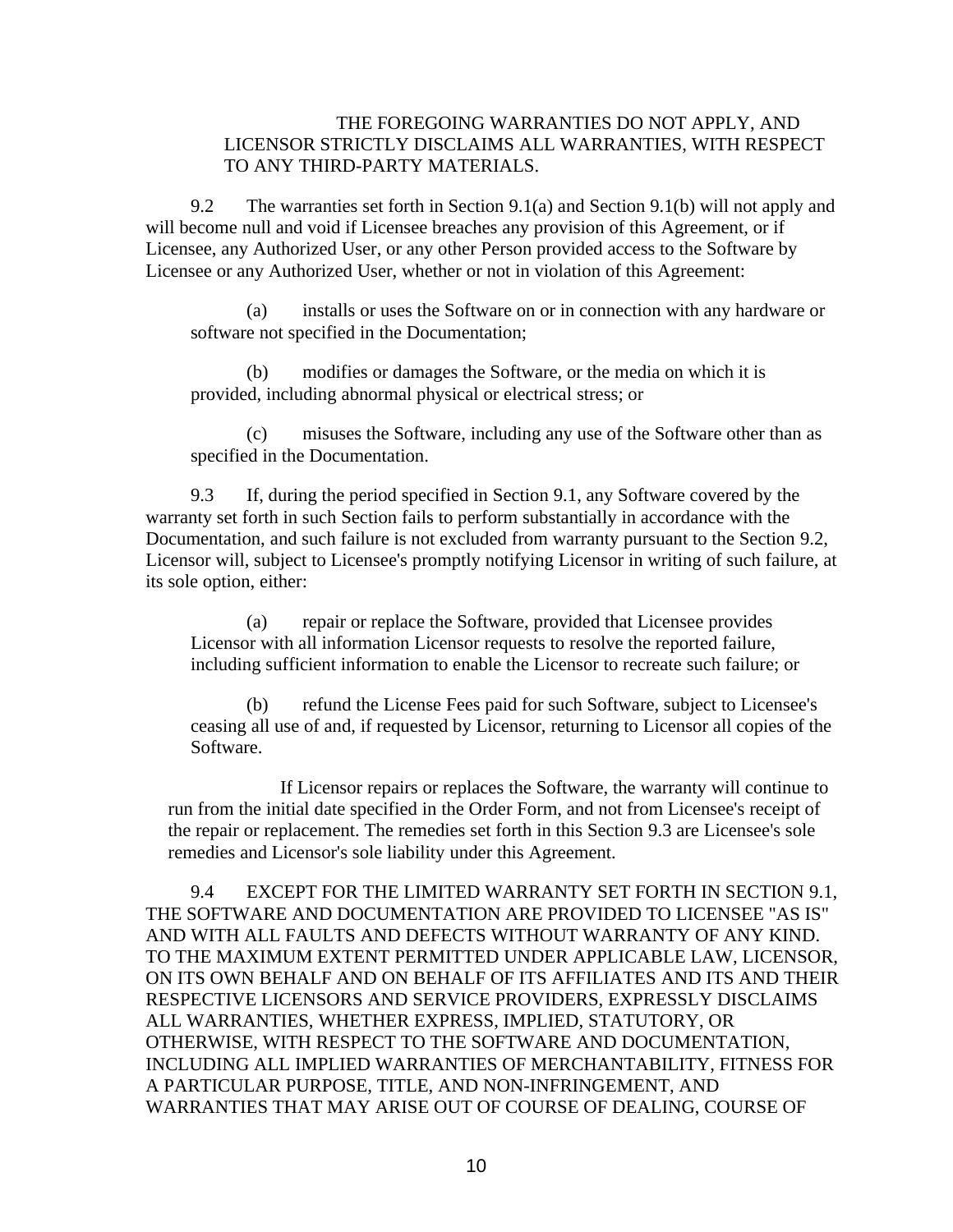PERFORMANCE, USAGE, OR TRADE PRACTICE. WITHOUT LIMITATION TO THE FOREGOING, THE LICENSOR PROVIDES NO WARRANTY OR UNDERTAKING, AND MAKES NO REPRESENTATION OF ANY KIND THAT THE LICENSED SOFTWARE WILL MEET THE LICENSEE'S REQUIREMENTS, ACHIEVE ANY INTENDED RESULTS, BE COMPATIBLE, OR WORK WITH ANY OTHER SOFTWARE, APPLICATIONS, SYSTEMS, OR SERVICES, OPERATE WITHOUT INTERRUPTION, MEET ANY PERFORMANCE OR RELIABILITY STANDARDS OR BE ERROR FREE, OR THAT ANY ERRORS OR DEFECTS CAN OR WILL BE **CORRECTED** 

#### <span id="page-10-1"></span>10. Indemnification.

<span id="page-10-0"></span>10.1 Licensor Indemnification. Licensor shall indemnify, defend, and hold harmless Licensee from and against any and all Losses incurred by the Licensee resulting from any Action by a third party that the Software or Documentation, or any use of the Software or Documentation in accordance with this Agreement, infringes or misappropriates such third party's US Intellectual Property Rights, copyrights, or trade secrets. This Section 12.1 does not apply to the extent that the alleged infringement arises from:

(a) Open Source Components or other Third-Party Materials;

(b) combination, operation, or use of the Software in or with, any technology (including any software, hardware, firmware, system, or network) or service not provided by Licensor or specified for Licensee's use in the Documentation;

(c) modification of the Software other than: (i) by Licensor in connection with this Agreement; or (ii) with Licensor's express written authorization and in strict accordance with Licensor's written directions and specifications;

(d) use of any version of the Software other than the most current version or failure to timely implement any Maintenance Release, modification, update, or replacement of the Software made available to Licensee by Licensor;

(e) use of the Software after Licensor's notice to Licensee of such activity's alleged or actual infringement, misappropriation, or other violation of a third party's rights;

(f) negligence, abuse, misapplication, or misuse of the Software or Documentation by or on behalf of Licensee, Licensee's Representatives, or a third party;

(g) use of the Software or Documentation by or on behalf of Licensee that is outside the purpose, scope, or manner of use authorized by this Agreement or in any manner contrary to Licensor's instructions;

(h) events or circumstances outside of Licensor's commercially reasonable control (including any third-party hardware, software, or system bugs, defects, or malfunctions); or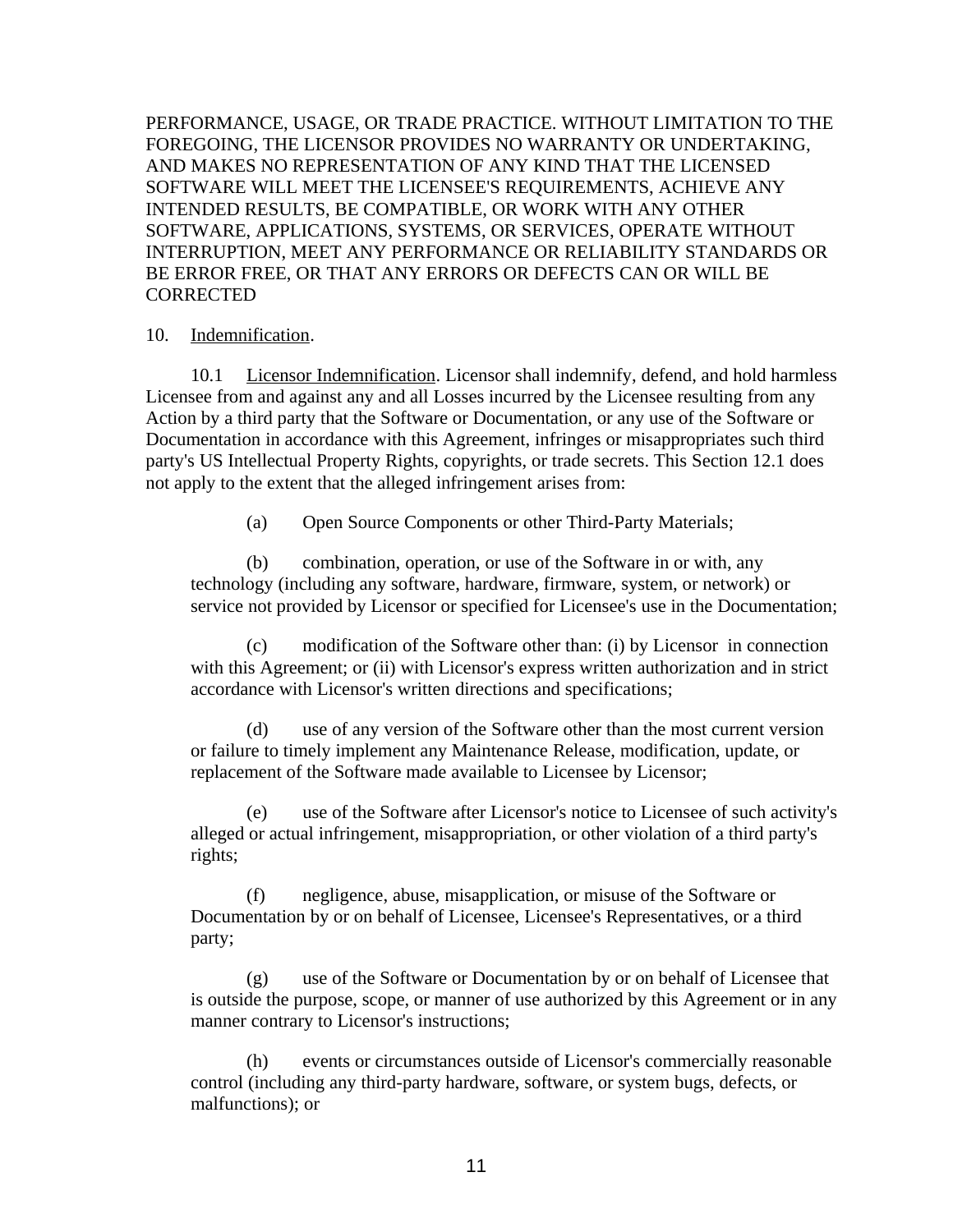<span id="page-11-0"></span>(i) Third-Party Claims or Losses for which Licensee is obligated to indemnify Licensor pursuant to [1210.2](#page-11-0).

10.2 Licensee Indemnification. Licensee shall indemnify, defend, and hold harmless Licensor and its officers, directors, employees, agents, subcontractors, permitted successors and permitted assigns (each, a "**Licensor Indemnitee**") from and against any and all Losses incurred by the Licensor Indemnitee resulting from any Action by a third party:

(a) that any Intellectual Property Rights or other right of any Person, or any Law, is or will be infringed, misappropriated, or otherwise violated by any:

(i) use or combination of the Software by or on behalf of Licensee or any of its Representatives with any hardware, software, system, network, service, or other matter whatsoever that is neither provided by Licensor nor authorized by Licensor in this Agreement and the Documentation or otherwise in writing; and

(ii) information, materials, or technology directly or indirectly provided by Licensee or directed by Licensee to be installed, combined, integrated, or used with, as part of, or in connection with the Software or Documentation;

(b) relating to facts that, if true, would constitute a breach by Licensee of any representation, warranty, covenant, or obligation under this Agreement;

(c) relating to negligence, abuse, misapplication, misuse or more culpable act or omission (including recklessness or willful misconduct) by or on behalf of Licensee or any of its Representatives with respect to the Software or Documentation or otherwise in connection with this Agreement; or

(d) relating to use of the Software or Documentation by or on behalf of Licensee or any of its Representatives that is outside the purpose, scope or manner of use authorized by this Agreement or the Documentation, or in any manner contrary to Licensor's instructions.

<span id="page-11-1"></span>10.3 Indemnification Procedure. Each Party shall promptly notify the other Party in writing of any Action for which such Party believes it is entitled to be indemnified pursuant to [1110.1](#page-10-0) or [1210.2](#page-11-0). The Party seeking indemnification (the "**Indemnitee**") shall cooperate with the other Party (the "**Indemnitor**") at the Indemnitor's sole cost and expense. The Indemnitor shall promptly assume control of the defense and investigation of such Action and shall employ counsel of its choice to handle and defend the same, at the Indemnitor's sole cost and expense. The Indemnitee may participate in and observe the proceedings at its own cost and expense with counsel of its own choosing. The Indemnitor shall not settle any Action without the Indemnitee's prior written consent, which shall not be unreasonably withheld or delayed. If the Indemnitor fails or refuses to assume control of the defense of such Action, the Indemnitee shall have the right, but no obligation, to defend against such Action, including settling such Action after giving notice to the Indemnitor, in each case in such manner and on such terms as the Indemnitee may deem appropriate. The Indemnitee's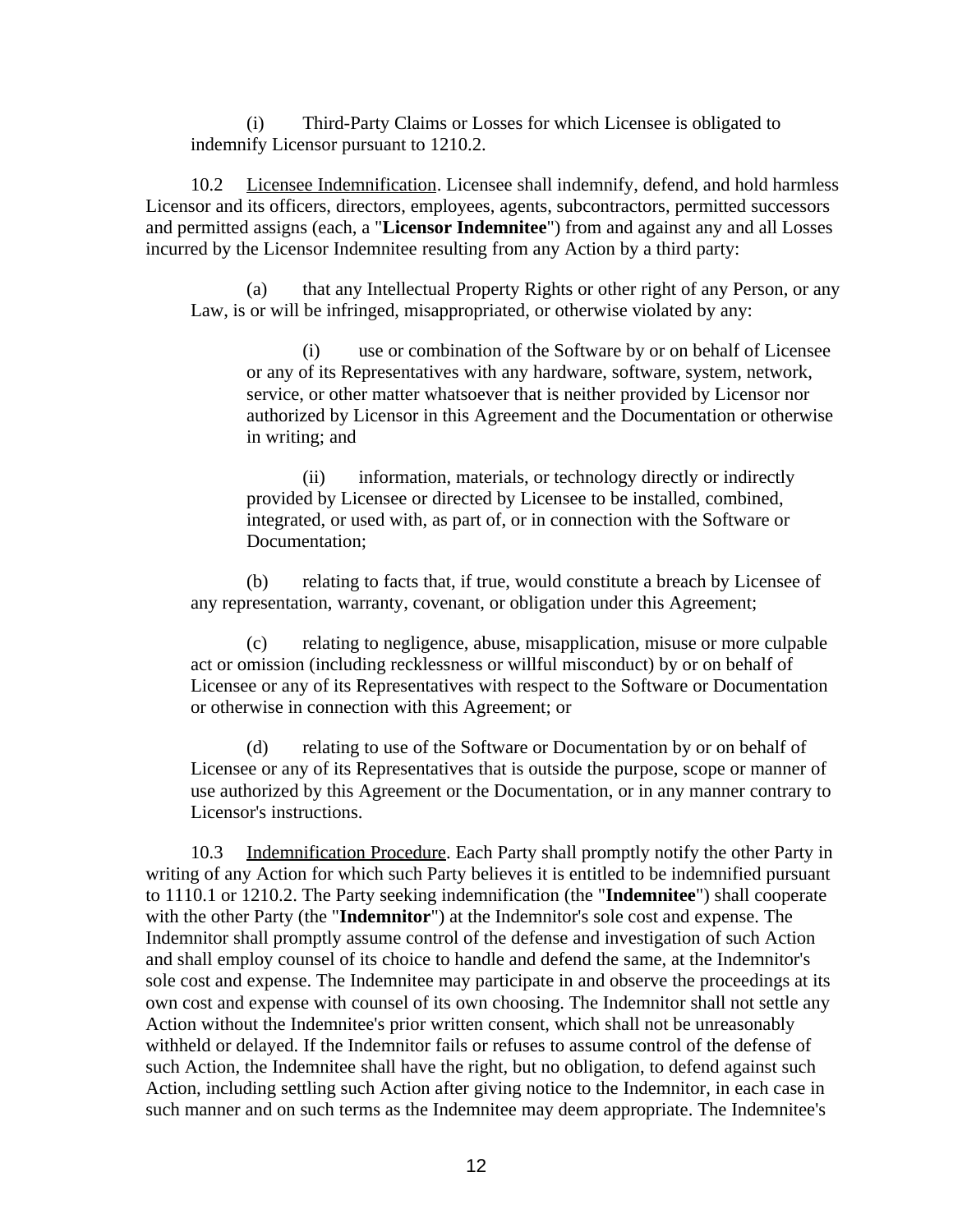failure to perform any obligations under this Section 12.3 will not relieve the Indemnitor of its obligations under this Section 12, except to the extent that the Indemnitor can demonstrate that it has been materially prejudiced as a result of such failure.

10.4 Mitigation. If the Software, or any part of the Software, is, or in Licensor's opinion is likely to be, claimed to infringe, misappropriate, or otherwise violate any thirdparty Intellectual Property Right, or if Licensee's use of the Software is enjoined or threatened to be enjoined, Licensor may, at its option and sole cost and expense:

<span id="page-12-2"></span>(a) obtain the right for Licensee to continue to use the Software materially as contemplated by this Agreement;

<span id="page-12-1"></span>(b) modify or replace the Software, in whole or in part, to seek to make the Software non-infringing, while providing materially equivalent features and functionality, and such modified or replacement software will constitute Software under this Agreement; or

(c) if, after Licensor's exercise of commercially reasonable efforts, none of the remedies set forth in the above [1310.4\(a\)](#page-12-2) or [1310.4\(b\)](#page-12-1) is reasonably available to Licensor, terminate this Agreement, in its entirety or with respect to the affected part or feature of the Software, effective immediately on written notice to Licensee, in which event:

(i) Licensee shall cease all use of the Software and Documentation immediately on receipt of Licensee's notice; and

<span id="page-12-0"></span>(ii) provided that Licensee fully complies with its post-termination obligations set forth in [Error: Reference source not found1](#page-12-0)2.5, Licensor shall promptly refund to Licensee, on a pro rata basis, the share of any license fees prepaid by Licensee for the future portion of the Term that would have remained but for such termination.

10.5 Sole Remedy. THIS SECTION 10 SETS FORTH LICENSEE'S SOLE REMEDIES AND LICENSOR'S SOLE LIABILITY AND OBLIGATION FOR ANY ACTUAL, THREATENED, OR ALLEGED CLAIMS THAT THE SOFTWARE OR DOCUMENTATION OR ANY SUBJECT MATTER OF THIS AGREEMENT INFRINGES, MISAPPROPRIATES, OR OTHERWISE VIOLATES ANY INTELLECTUAL PROPERTY RIGHTS OF ANY THIRD PARTY.

<span id="page-12-3"></span>11. Limitations of Liability.

11.1 IN NO EVENT WILL LICENSOR BE LIABLE UNDER OR IN CONNECTION WITH THIS AGREEMENT OR ITS SUBJECT MATTER UNDER ANY LEGAL OR EQUITABLE THEORY, INCLUDING BREACH OF CONTRACT, TORT (INCLUDING NEGLIGENCE), STRICT LIABILITY, AND OTHERWISE, FOR ANY (a) INCREASED COSTS, DIMINUTION IN VALUE OR LOST BUSINESS, PRODUCTION, REVENUES OR PROFITS, (b) LOSS OF GOODWILL OR REPUTATION, (c) USE, INABILITY TO USE, LOSS, INTERRUPTION, DELAY OR RECOVERY OF ANY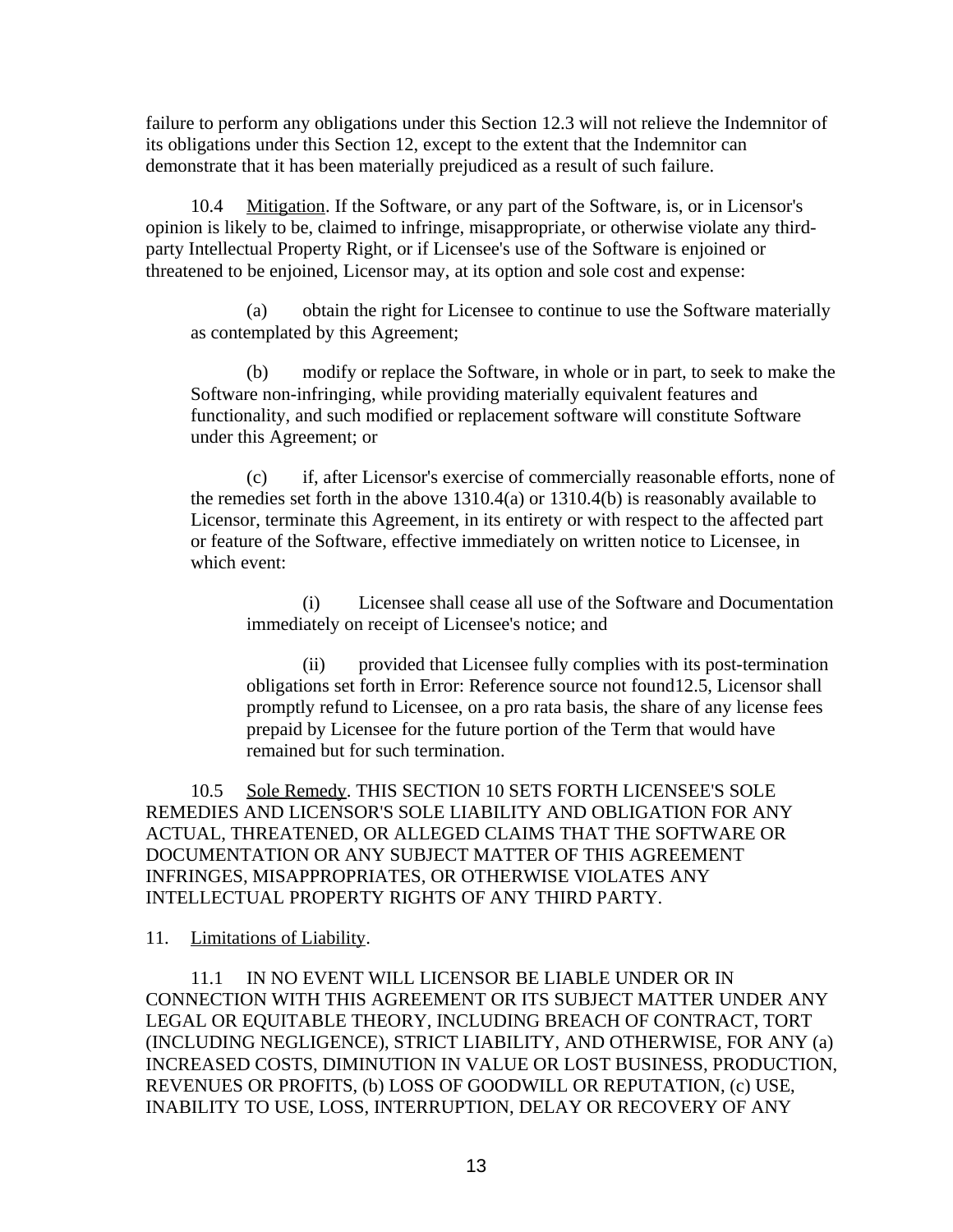LICENSED SOFTWARE OR OPEN SOURCE COMPONENTS OR OTHER THIRD-PARTY MATERIALS, (d) LOSS, DAMAGE, CORRUPTION, OR RECOVERY OF DATA, OR BREACH OF DATA OR SYSTEM SECURITY, (e) COST OF REPLACEMENT GOODS OR SERVICES, OR (f) CONSEQUENTIAL, INCIDENTAL, INDIRECT, EXEMPLARY, SPECIAL, ENHANCED, OR PUNITIVE DAMAGES, IN EACH CASE REGARDLESS OF WHETHER SUCH PERSONS WERE ADVISED OF THE POSSIBILITY OF SUCH LOSSES OR DAMAGES OR SUCH LOSSES OR DAMAGES WERE OTHERWISE FORESEEABLE, AND NOTWITHSTANDING THE FAILURE OF ANY AGREED OR OTHER REMEDY OF ITS ESSENTIAL PURPOSE.

<span id="page-13-0"></span>11.2 CAP ON MONETARY LIABILITY. EXCEPT AS EXPRESSLY OTHERWISE PROVIDED IN [1411.3](#page-13-1), IN NO EVENT WILL THE AGGREGATE LIABILITY OF LICENSOR ARISING OUT OF OR RELATED TO THIS AGREEMENT, WHETHER ARISING UNDER OR RELATED TO BREACH OF CONTRACT, TORT (INCLUDING NEGLIGENCE), STRICT LIABILITY OR ANY OTHER LEGAL OR EQUITABLE THEORY, EXCEED TWICE THE TOTAL AMOUNTS PAID TO LICENSOR UNDER THIS AGREEMENT IN THE TWELVE–MONTH PERIOD PRECEDING THE EVENT GIVING RISE TO THE CLAIM. THE FOREGOING LIMITATIONS APPLY EVEN IF ANY REMEDY FAILS OF ITS ESSENTIAL PURPOSE.

<span id="page-13-1"></span>11.3 Exceptions. The exclusions and limitations in [1411.2](#page-13-0) do not apply to Licensor's obligations under [1110](#page-10-1) (Indemnification) or liability for Licensor's gross negligence or willful misconduct.

12. Term and Termination.

12.1 This Agreement and the license granted hereunder shall remain in effect for the term set forth in the Order Form or until earlier terminated pursuant to this Agreement's express provisions (the "**Initial Term**").

12.2 Renewal. Following expiration of the Initial Term, Licensee may renew this Agreement for an additional successive term by providing the Licensor with written notice for an additional successive term ("**Renewal Term**") at least 30 days prior to the expiration of the then-current term (each a "**Renewal Term**" and, collectively, together with the Initial Term, the "**Term"**). Licensor may increase Fees after the first contract year of the Initial Term, including any contract year of any Renewal Term, by providing written notice to Licensee.

12.3 Licensor may terminate this Agreement, effective upon written notice to Licensee, if Licensee, breaches this Agreement and such breach: (i) is incapable of cure; or (ii) being capable of cure, remains uncured thirty (30) days after Licensor provides written notice thereof.

12.4 Licensor may terminate this Agreement, effective immediately, if Licensee files, or has filed against it, a petition for voluntary or involuntary bankruptcy or pursuant to any other insolvency law, makes or seeks to make a general assignment for the benefit of its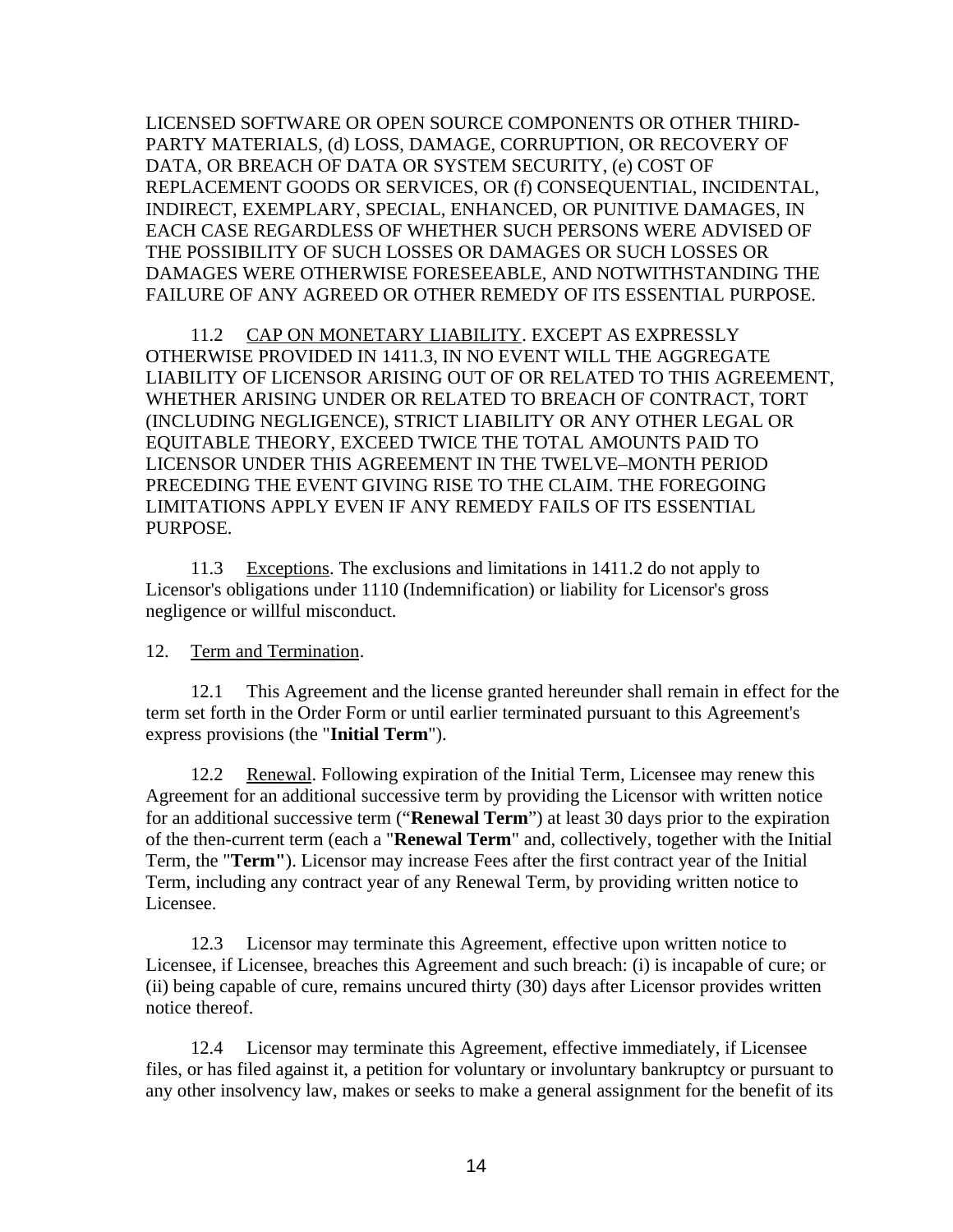creditors or applies for, or consents to, the appointment of a trustee, receiver, or custodian for a substantial part of its property.

12.5 Upon expiration or earlier termination of this Agreement, the license granted hereunder shall also terminate, and Licensee shall cease using and destroy all copies of the Software and Documentation. No expiration or termination shall affect Licensee's obligation to pay all Licensee Fees that may have become due before such expiration or termination, or entitle Licensee to any refund, in each case except as set forth in Section [9.3\(b\).](#page-9-2)

12.6 Surviving Terms. The provisions set forth in the following sections, and any other right, obligation or provision under this Agreement that, by its nature, should survive termination or expiration of this Agreement, will survive any expiration or termination of this Agreement: this Section 12.6, [11](#page-0-0), [65](#page-5-1), [Error: Reference source not found](#page-14-3)6, [87](#page-7-1), [1110](#page-10-1), [1311,](#page-12-3) and [1513](#page-14-2).

#### <span id="page-14-3"></span><span id="page-14-2"></span>13. Miscellaneous.

<span id="page-14-0"></span>13.1 All matters arising out of or relating to this Agreement shall be governed by and construed in accordance with the internal laws of the State of California without giving effect to any choice or conflict of law provision or rule. Any legal suit, action, or proceeding arising out of or relating to this Agreement or the transactions contemplated hereby shall be instituted in the federal courts of the United States of America or the courts of the State of California in each case located in the City of San Diego and County of San Diego, and each party irrevocably submits to the non-exclusive jurisdiction of such courts in any such legal suit, action, or proceeding. Service of process, summons, notice, or other document by mail to such party's address set forth herein shall be effective service of process for any suit, action, or other proceeding brought in any such court.

13.2 Licensor will not be responsible or liable to Licensee, or deemed in default or breach hereunder by reason of any failure or delay in the performance of its obligations hereunder where such failure or delay is due to strikes, labor disputes, civil disturbances, riot, rebellion, invasion, epidemic, hostilities, war, terrorist attack, embargo, natural disaster, acts of God, flood, fire, sabotage, fluctuations or non-availability of electrical power, heat, light, air conditioning, or Licensee equipment, loss and destruction of property, or any other circumstances or causes beyond Licensor's reasonable control.

<span id="page-14-1"></span>13.3 All notices, requests, consents, claims, demands, waivers, and other communications hereunder shall be in writing and shall be deemed to have been given: (i) when delivered by hand (with written confirmation of receipt); (ii) when received by the addressee if sent by a nationally recognized overnight courier (receipt requested); (iii) on the date sent by facsimile or email (with confirmation of transmission) if sent during normal business hours of the recipient, and on the next business day if sent after normal business hours of the recipient; or (iv) on the third day after the date mailed, by certified or registered mail, return receipt requested, postage prepaid. Such communications must be sent to the respective parties at the addresses set forth in the Order Form (or to such other address as may be designated by a party from time to time in accordance with this Section [13.3](#page-14-1)).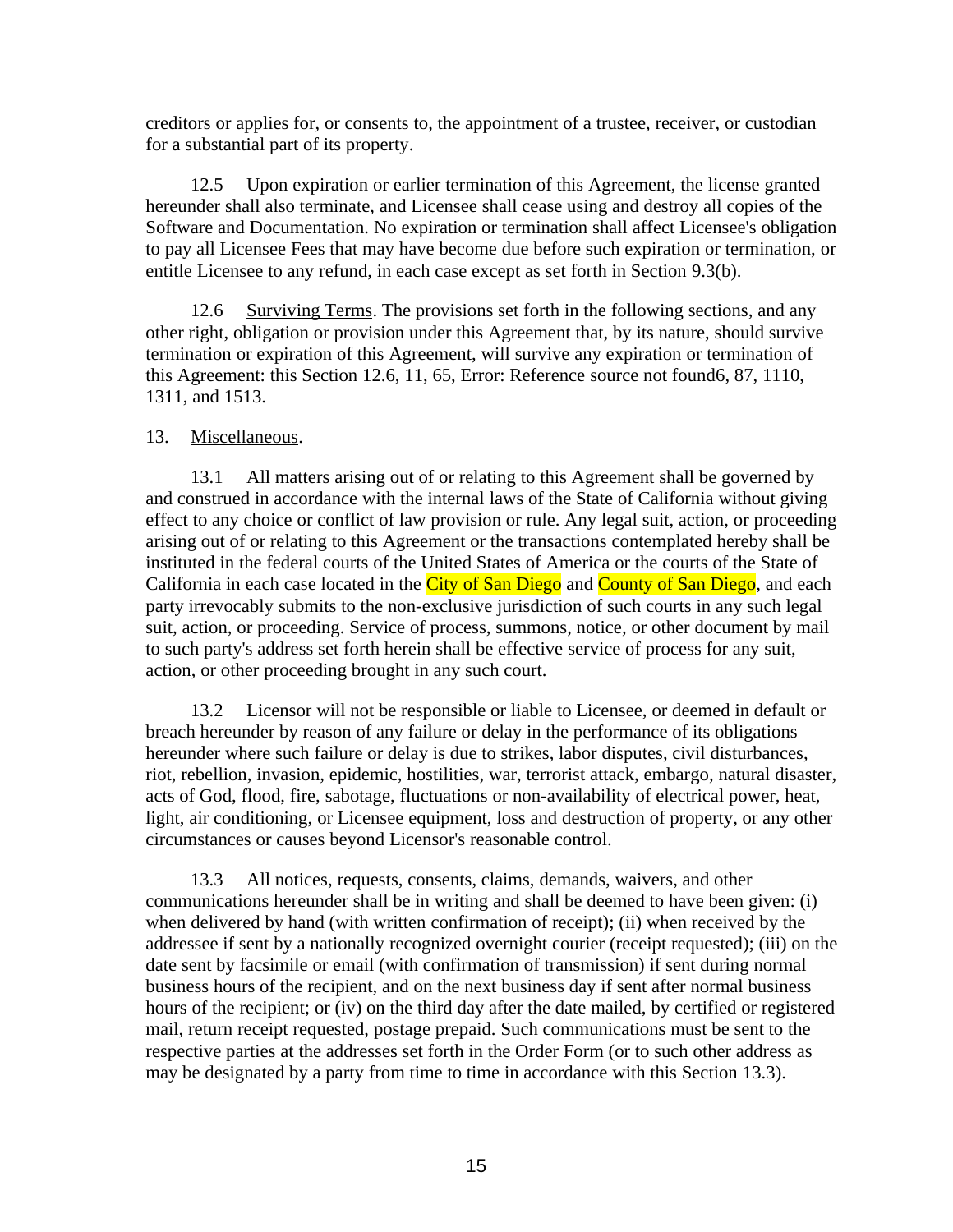13.4 This Agreement, together with all exhibits attached hereto and all other documents that are incorporated by reference herein, constitutes the sole and entire agreement between Licensee and Licensor with respect to the subject matter contained herein, and supersedes all prior and contemporaneous understandings, agreements, representations, and warranties, both written and oral, with respect to such subject matter.

<span id="page-15-0"></span>13.5 Licensee shall not assign or otherwise transfer any of its rights, or delegate or otherwise transfer any of its obligations or performance, under this Agreement, in each case whether voluntarily, involuntarily, by operation of law, or otherwise, without Licensor's prior written consent, which consent Licensor may give or withhold in its sole discretion. For purposes of the preceding sentence, and without limiting its generality, any merger, consolidation, or reorganization involving Licensee (regardless of whether Licensee is a surviving or disappearing entity) will be deemed to be a transfer of rights, obligations, or performance under this Agreement for which Licensor's prior written consent is required. No delegation or other transfer will relieve Licensee of any of its obligations or performance under this Agreement. Any purported assignment, delegation, or transfer in violation of this Section [13.5](#page-15-0) is void. Licensor may freely assign or otherwise transfer all or any of its rights, or delegate or otherwise transfer all or any of its obligations or performance, under this Agreement without Licensee's consent. This Agreement is binding upon and inures to the benefit of the parties hereto and their respective permitted successors and assigns.

13.6 Force Majeure. In no event will either party be liable or responsible to the other party, or be deemed to have defaulted under or breached this Agreement, for any failure or delay in fulfilling or performing any term of this Agreement, (except for any obligations to make payments), when and to the extent such failure or delay is caused by any circumstances beyond such party's reasonable control (a "**Force Majeure Event**"), including acts of God, flood, fire, earthquake or explosion, war, terrorism, invasion, riot or other civil unrest, embargoes or blockades in effect on or after the date of this Agreement, national or regional emergency, strikes, labor stoppages or slowdowns or other industrial disturbances, passage of Law or any action taken by a governmental or public authority, including imposing an embargo, export or import restriction, quota, or other restriction or prohibition or any complete or partial government shutdown, or national or regional shortage of adequate power or telecommunications or transportation. In the event of any failure or delay caused by a Force Majeure Event, the affected party shall give prompt written notice to the other party stating the period of time the occurrence is expected to continue and use commercially reasonable efforts to end the failure or delay and minimize the effects of such Force Majeure Event.

13.7 This Agreement is for the sole benefit of the parties hereto and their respective successors and permitted assigns and nothing herein, express or implied, is intended to or shall confer on any other Person any legal or equitable right, benefit, or remedy of any nature whatsoever under or by reason of this Agreement.

13.8 This Agreement may only be amended, modified, or supplemented by an agreement in writing signed by each party hereto. No waiver by any party of any of the provisions hereof shall be effective unless explicitly set forth in writing and signed by the party so waiving. Except as otherwise set forth in this Agreement, no failure to exercise, or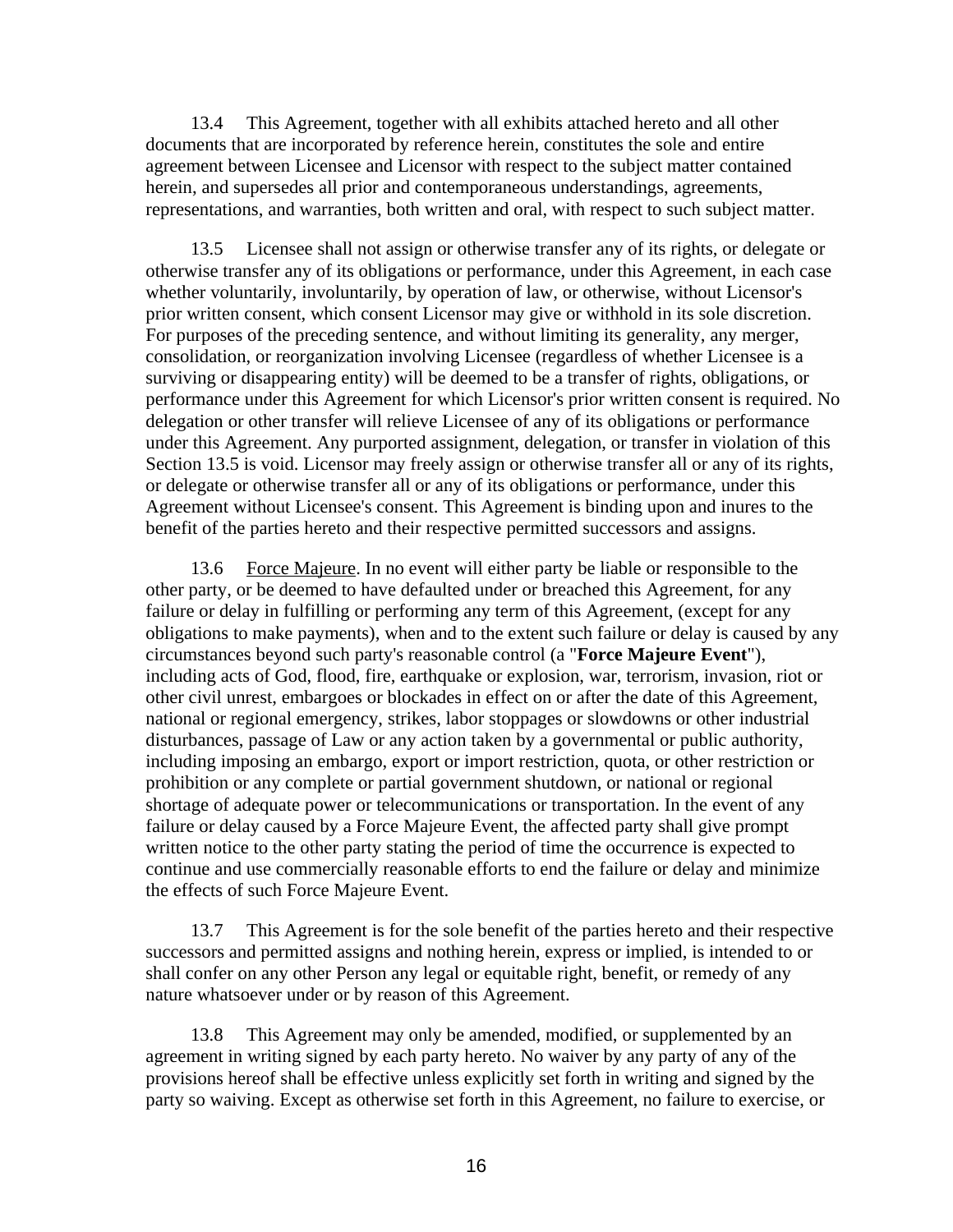delay in exercising, any right, remedy, power, or privilege arising from this Agreement shall operate or be construed as a waiver thereof; nor shall any single or partial exercise of any right, remedy, power, or privilege hereunder preclude any other or further exercise thereof or the exercise of any other right, remedy, power, or privilege.

13.9 If any term or provision of this Agreement is invalid, illegal, or unenforceable in any jurisdiction, such invalidity, illegality, or unenforceability shall not affect any other term or provision of this Agreement or invalidate or render unenforceable such term or provision in any other jurisdiction.

13.10 For purposes of this Agreement, (a) the words "include," "includes," and "including" shall be deemed to be followed by the words "without limitation"; (b) the word "or" is not exclusive; and (c) the words "herein," "hereof," "hereby," "hereto," and "hereunder" refer to this Agreement as a whole. Unless the context otherwise requires, references herein: (x) to Sections, Annexes, Schedules, and Exhibits refer to the Sections of, and Annexes, Schedules, and Exhibits attached to, this Agreement; (y) to an agreement, instrument, or other document means such agreement, instrument, or other document as amended, supplemented, and modified from time to time to the extent permitted by the provisions thereof and (z) to a statute means such statute as amended from time to time and includes any successor legislation thereto and any regulations promulgated thereunder. This Agreement shall be construed without regard to any presumption or rule requiring construction or interpretation against the party drafting an instrument or causing any instrument to be drafted. The Exhibits referred to herein shall be construed with, and as an integral part of, this Agreement to the same extent as if they were set forth verbatim herein.

13.11 The headings in this Agreement are for reference only and do not affect the interpretation of this Agreement.

13.12 Export Regulation. The Software may be subject to US export control laws, including the US Export Control Reform Act and its associated regulations. Licensee will not directly or indirectly, export, re-export, or release the Software to, or make the Software accessible from, any country, jurisdiction or Person to which export, re-export, or release is prohibited by applicable Law. Licensee will comply with all applicable Laws and complete all required undertakings (including obtaining any necessary export license or other governmental approval) prior to exporting, re-exporting, releasing, or otherwise making the Software available outside the US.

13.13 US Government Rights. Each of the Documentation and the software components that constitute the Software is a "commercial item" as that term is defined at 48 C.F.R. 2.101, consisting of "commercial computer software" and "commercial computer software documentation" as such terms are used in 48 C.F.R. 12.212. Accordingly, if Licensee is an agency of the US Government or any contractor therefor, Licensee only receives those rights with respect to the Software and Documentation as are granted to all other end users under license, in accordance with (a) 48 C.F.R. §227.7201 through 48 C.F.R. §227.7204, with respect to the Department of Defense and their contractors, or (b) 48 C.F.R. §12.212, with respect to all other US Government licensees and their contractors.